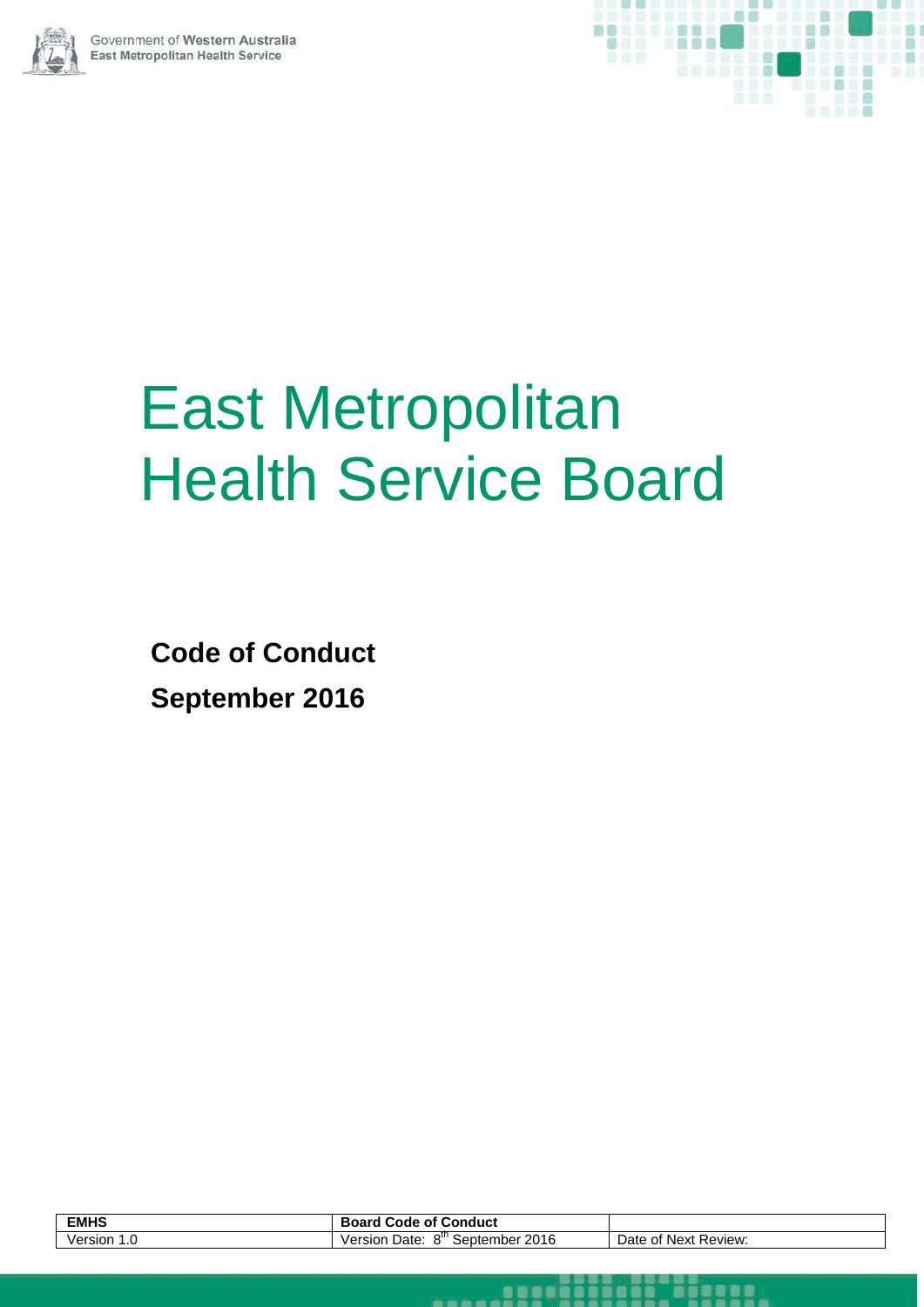

## **EMHS Board Code of Conduct**

## Message from the Board Chair

The Board for the East Metropolitan Health Service is committed to the best care for the community of Western Australia. Our commitment extends to ensuring that the public interest will be put first and that all decisions made can be justified and explained, and that the community has confidence in the ethics, integrity and professional conduct of all staff and Board members.

The Code of Conduct for the Board is vital to articulating the commitment of each member to the personal integrity required to serve the community in their capacity as a Board member.

The Code is underpinned by the minimum standards of conduct and integrity to which all public sector bodies and employees must comply. These standards are expressed in the Board Code of Ethics, outlined in the [Statutory Board Governance Policy –](http://www.health.wa.gov.au/circularsnew/pdfs/13342.pdf) Health Service Provider Boards which includes the following principles:

#### **Personal integrity**

We act with care and diligence and make decisions that are honest, fair, impartial, and timely, and consider all relevant information.

#### **Relationships with others**

We treat people with respect, courtesy and sensitivity and recognise their interests, rights, safety and welfare.

#### **Accountability**

We use the resources of the state in a responsible and accountable manner that ensures the efficient, effective and appropriate use of human, natural, financial and physical resources, property and information.

The Board Code of Conduct reflects the core values evident in the [WA Health Code of Conduct:](http://www.health.wa.gov.au/circularsnew/pdfs/13337.pdf) Collaboration, Openness, Respect and Empowerment, which align with the [Public Sector](https://publicsector.wa.gov.au/sites/default/files/documents/commissioners_instruction_07_code_of_ethics.pdf)  [Commission Code of Ethics.](https://publicsector.wa.gov.au/sites/default/files/documents/commissioners_instruction_07_code_of_ethics.pdf)

Each member of the Board are asked to familiarise themselves with this Code of Conduct and adhere to the provisions in all the work that they do.

**Ian Smith Board Chair East Metropolitan Health Service**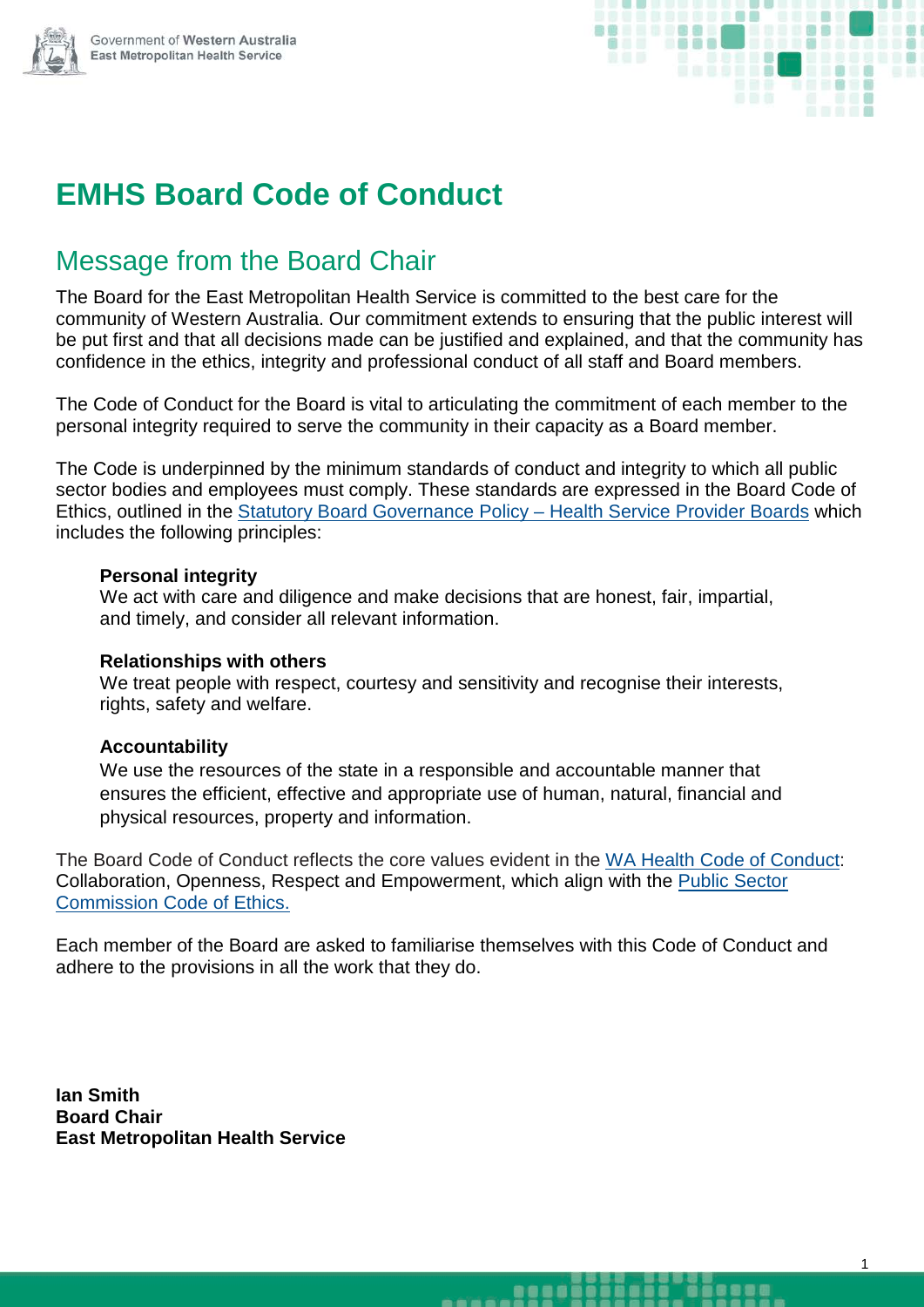



### **Personal Behaviour**

As Board members, we each hold a position of trust. We have a personal responsibility to act ethically, with integrity, to make decisions in the public interest and to ensure appropriate and accountable use of public resources.

As Board members, we will understand our role and public duties by actively learning and staying informed about:

- The role and purpose of our Board and the statutory, regulatory and policy requirements that apply when carrying out our public duties
- The political and social environment in which our Board operates
- All relevant issues and activities affecting the EMHS Board.

Our assurances to the community and employees of EMHS include that we will act to put the public interest first, ahead of our own personal and pecuniary interests, and in good faith, ethically and with integrity, that we will:

- exercise our powers and discharge our duties in the best interests of the entity of which we are members
- make decisions fairly, impartially and promptly and consider all available information, legislation, policies, procedures and ethical codes
- be accountable and transparent
- do our job lawfully, with reasonable care and diligence and as efficiently and effectively as possible
- treat members of the public, stakeholders and fellow Board members with respect, courtesy, honesty and fairness; having proper regard for their interests, rights, safety and welfare
- fulfil our Board's statutory purposes and requirements and, to the extent permitted by the Board's constituent legislation, serving the Government of the day
- maintain and contribute to a harmonious, safe and productive work environment and professional relationships
- understand the consequences of misconduct and actions that may be taken if we do not comply with the code and associated policies.

We will make an active contribution by:

• attending all Board meetings. If we cannot attend, we will submit an apology. If we are likely to miss several consecutive meetings, we may apply for a leave of absence

\_\_\_\_\_\_\_\_\_\_\_**\_**\_

• participating and working cooperatively with fellow Board members and stakeholders to achieve agreed goals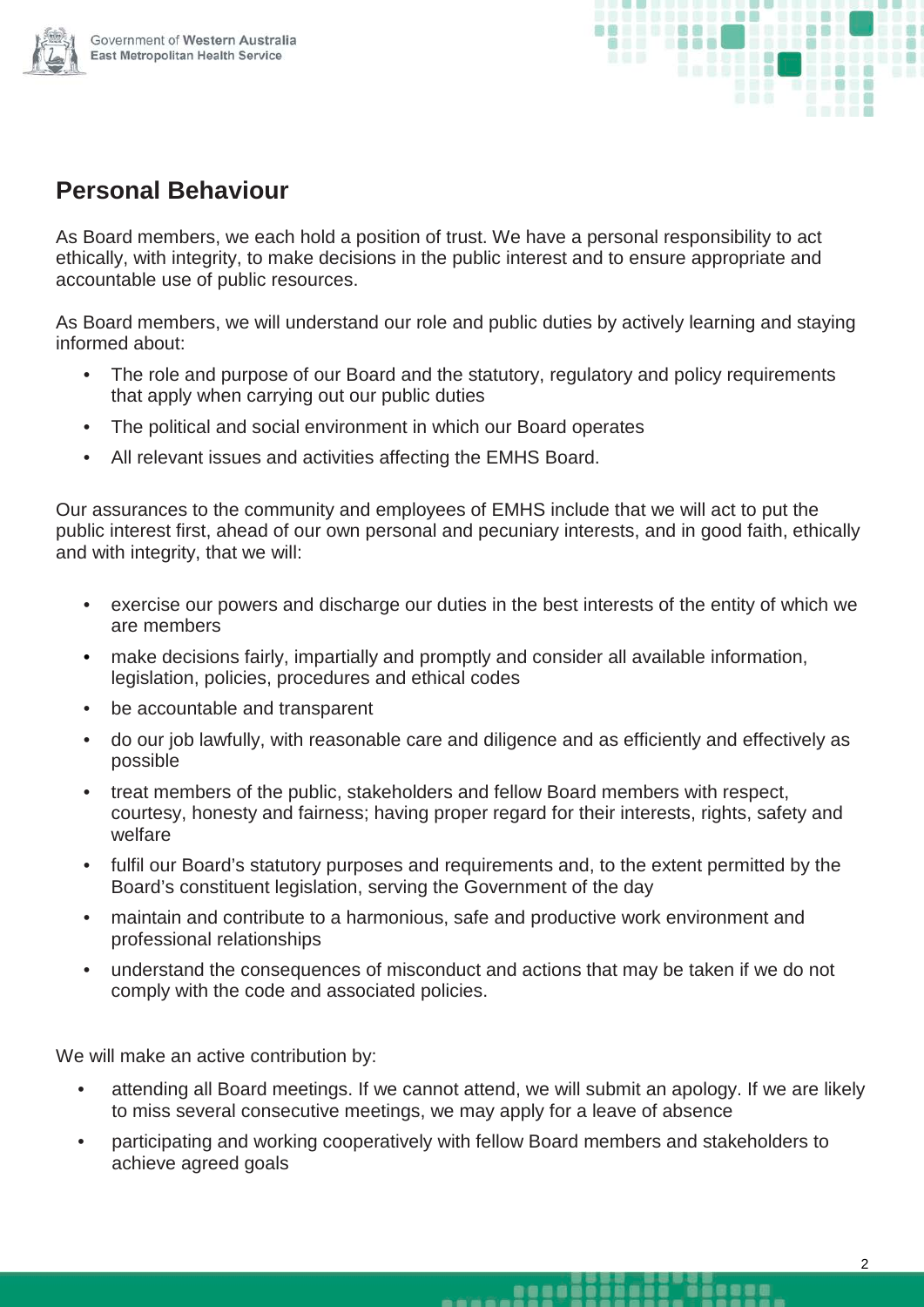

- . . . . . . .
- diligently preparing for meetings by reading and considering papers circulated with the agenda
- expressing our concerns to the chair or other relevant authority about consultations, decisions or actions we believe may be contrary to the Board's public duty.

#### **Communication and Official Information**

As Board members we discuss and have access to sensitive information, including personal information that may not be in the public arena. We have a duty to ensure this information and the matters we discuss are treated with respect and remain confidential to the Board.

The decisions made by the Board should remain strictly confidential, be appropriately documented and meet our obligations to treat all information appropriately and in accordance with relevant legislation and policy.

We must not disclose information acquired in the course of our official duties as Board members, and not use information for personal, commercial or political gain for ourselves or others or to the detriment of others.

As Board members, we will:

- maintain confidentiality and not divulge information deemed confidential or sensitive, other than as required by law or where proper authorisation is given. If we are unsure, we will seek direction from the Board Chair
- not make improper use of information obtained in the course of our Board duties, or use for direct or indirect personal or commercial gain, or to do harm to other people or the Board, for example, speculating on shares on the basis of confidential information or disclosing the contents of any official papers to unauthorised persons
- respect confidential information and observe any restrictions agreed by the Board (subject to *Freedom of Information Act 1992* requirements)
- respect the privacy of individuals and the security of personal information
- protect intellectual property
- raise concerns of improper communications or use of information with the chair, or other relevant authority
- not enter into any contract or arrangement contrary to section 81 of the *Financial Management Act 2006*.

#### **Communication and public comment**

As Board members, we will:

• adhere to applicable legal requirements, policies and all other lawful directives regarding communication with Parliament, Ministers, ministerial staff, lobbyists, the media and members of the public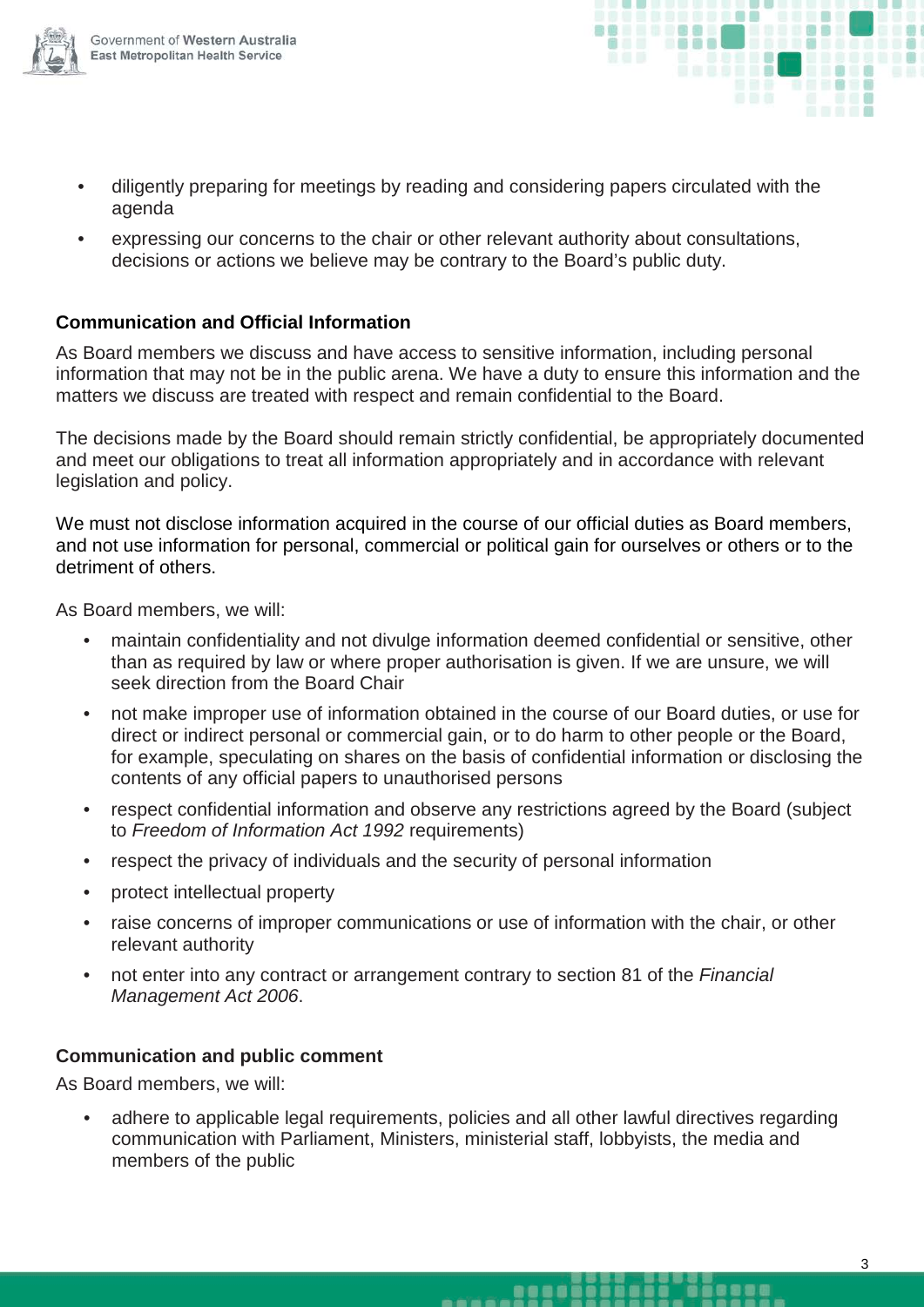

• act in accordance with the [EMHS Media Communications Policy.](https://healthpoint.hdwa.health.wa.gov.au/policies/Policies/SMAHS/SMHS/GP.Media%20Communications.pdf) The Board has designated the EMHS Chief Executive or the EMHS Board Chair (where appropriate) to speak to the media on matters associated with the EMHS.

#### **Internal Communications**

As Board Members we will comply with the *EMHS Board Communications Protocol* which outlines the arrangements for communications and dealings between the Board and EMHS employees.

#### **Fraudulent or Corrupt Behaviour**

Fraud is a dishonest activity that causes actual or potential financial loss to any person or organisation. Corrupt conduct occurs when a person uses or attempts to use their position for personal advantage or to cause detriment to others.

Community confidence in ethical decision making can be lost when fraudulent or corrupt behaviour occurs. Left unchecked, fraudulent and corrupt behaviour can undermine the culture of a public sector body. It can damage the reputation of a public sector body and its employees, as well as the broader public sector. It may also result in an employee being disciplined, dismissed or possibly facing criminal charges.

As Board members, we will:

- not engage in any fraudulent or corrupt behaviour
- report any information about actual or potentially fraudulent, corrupt or illegal activities to the Board chair or, if necessary, the Corruption and Crime Commission
- report suspected breaches of the code of conduct, either to:
	- o the Board Chair
	- o the Chief Executive
	- o the EMHS Manager Integrity and Ethics

#### **Use of Public Resources**

As Board members, we must ensure efficient and effective operations, avoid extravagant and wasteful use of resources, and record processes used when purchasing goods and services.

Public resources include, but are not limited to, credit cards, motor vehicles, computers, software, photocopiers, mobile telephones, laptops and tablets, printers, other office equipment and Board members' time if they are receiving fees for their involvement.

As Board members, we will:

- use the resources of the State, funds, employees and equipment effectively and economically, only for Board business
- comply with applicable legislation, whole of government requirements and Board policies when using public resources

.....

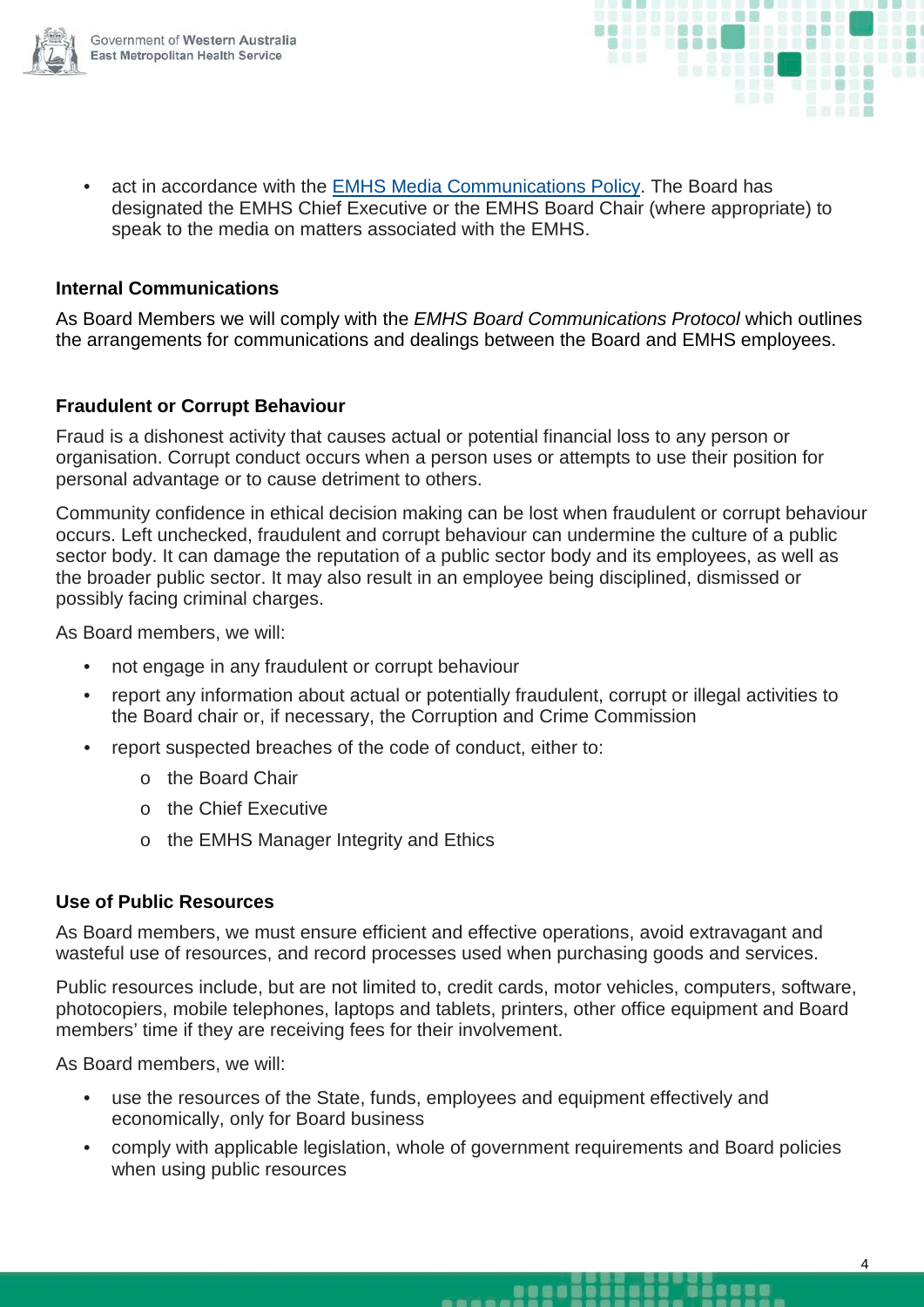



- not use public resources for personal financial gain or party political work
- operate equipment and property in accordance with the manufacturer's specifications, maintain it in good condition and store it securely
- report any damage to, or loss of, property or equipment immediately to the EMHS Board Support team.

#### **Incurring expenditure**

As Board members, we will:

- ensure that any requests for reimbursement are managed in accordance with relevant policy including but not limited to the Statutory Board Operations Policy and current practices within EMHS and the Public Sector Commissioner circulars
- analyse financial statements and management reports with due care, and ensure we are properly informed about policies and procedures.

#### **Travel and accommodation**

As Board members, we will:

- ensure travel and accommodation is for the benefit of EMHS and relates to EMHS Board activities
- ensure appropriate travel applications and approvals are in place prior to travel in accordance with the Approval of Travel and Related Expenditure – Delegations and Authorisations matrix
- ensure we comply with Premier's Circular: 2014/02 Guidelines for official air travel by [Ministers, Parliamentary Secretaries and Government Officers.](https://publicsector.wa.gov.au/sites/default/files/documents/2009-18_guidelines_for_expenditure_on_official_hospitality_2.pdf)

#### **Providing hospitality**

<span id="page-5-0"></span>-

As Board members, we will ensure the responsible and efficient expenditure of public funds related to hospitality, in line with applicable policies and requirements, if we are approving or providing it.

We will ensure that any hospitality provided by the EMHS Board is consistent with the Board's genuine needs and public duty and is in accordance with the Public Sector Commissioner's Circular 2009-[1](#page-5-0)8<sup>1</sup> which states that reasonable expenditure, that is not considered excessive, may be incurred:

- To facilitate the conduct of official government business
- To extend hospitality to overseas visitors when the department or agency has an interest in, or obligation towards, facilitating the visit

.....

<u>.......</u>

• To extend hospitality to the diplomatic or consular corps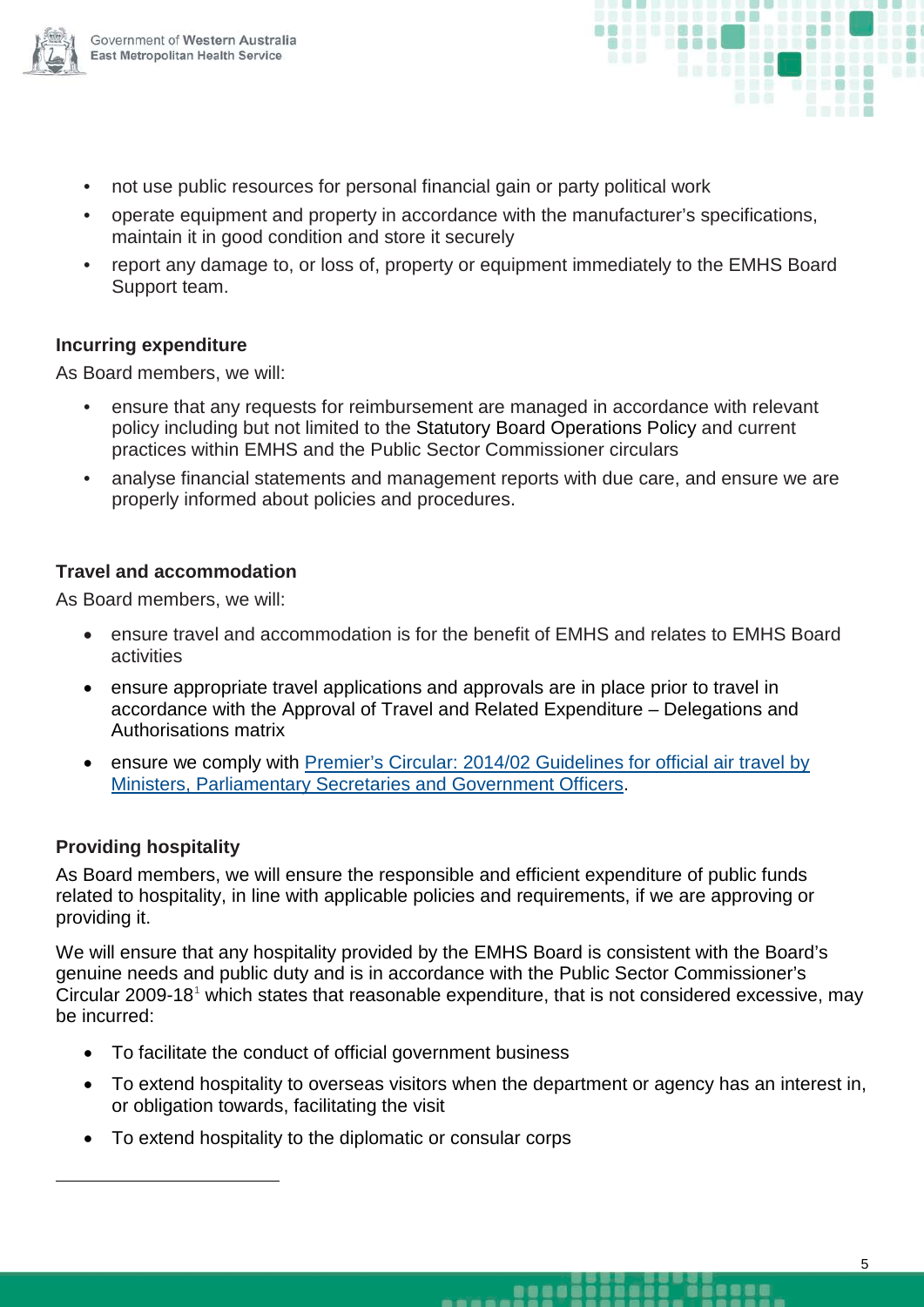

- 
- To purchase minor gifts of a protocol or public relations nature where presentation of such gifts is in conformity with a department or agency's functions.

#### **Recordkeeping and use of Information**

Board members must demonstrate responsible care and ethical behaviour in relation to record keeping and the use of information, in accordance with the *State Records Act 2003*. Government records include correspondence and documents created and received in the course of official Board business.

Demonstrating accountability and transparency involves ensuring that the basis for decisions and the decision making processed applied, can be reviewed, including an individual or authority. This relies upon sound documentation and record keeping practices. The *Freedom of Information Act 1992*, allows members of the public to seek access to public sector body information and documents.

Records obtained by the Board members must be disposed of appropriately in accordance with the relevant General Disposal Authority, in particular items relating to sensitive and confidential matters.

#### **Documenting decisions**

As Board members, we will:

- ensure we follow procedures to accurately document Board decisions, events and transactions
- prepare and retain minutes for all official Board meetings, including recording any dissent.

#### **Security of information**

As Board members, we will:

- ensure recorded information under our control, in both paper and electronic form, is kept in a secure place, including when stored on laptops, tablets and USB devices
- be diligent in handling Board records and secure sensitive documents, rather than leaving them out in the workplace, meeting rooms, at home or in vehicles where non-Board members might access them
- avoid discussing Board business in public places where there is a likelihood of being overheard
- dispose of duplicate copies of records and confidential waste in accordance with record keeping and archive procedures.

#### **Amendment or falsification of records**

As Board members, we will not:

- falsify, destroy, alter or damage any public record
- back-date information or remove folios from files.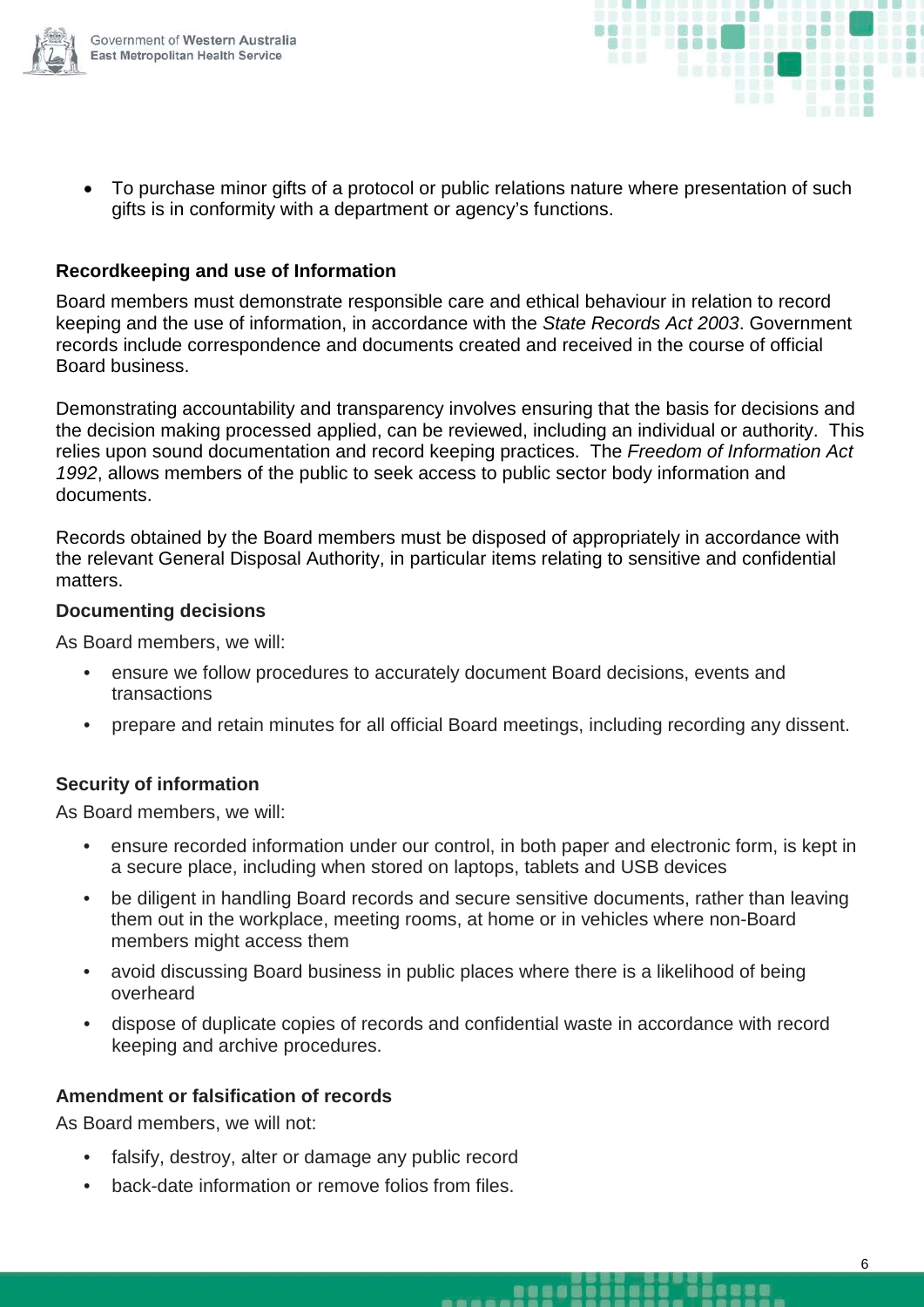



#### **Freedom of information**

As Board members, we will:

- comply with the letter and spirit of the *Freedom of Information Act 1992* to assist the public to gain access to documents and to check personal information in documents
- allow prompt access and ensure personal information held is accurate, complete, up to date and not misleading
- record salient facts in documents
- avoid recording inappropriately disparaging remarks and unsubstantiated personal opinions about individuals on official documents.

#### **Conflicts of interest, gifts and benefits**

#### **Conflicts of interest**

Conflicts of interest may arise for Board Members when there is a conflict between the performance of a public duty and private or personal interests. There is a strong likelihood that Board members will find themselves in a situation that gives rise to a conflict of interest. This will occur when their duty to act independently and/or exercise their judgement ethically and without prejudice may be, or appear to be, compromised by self-interest or a relationship with a third party, given they may have a variety of relationships with members of the community in both their personal and professional capacity.

Conflicts may involve personal, financial or political interests and may be actual, perceived or potential.

#### As Board Members we will:

- keep our private commercial or political interests separate from our official Board role
- openly declare, in the first instance to the Chair (or in the case of the Chair him or herself, to the Deputy Chair), matters relating to a private interest that may conflict, or be perceived to conflict, with our public duty
- follow any legislated requirements for managing conflicts as well as management strategies contained in relevant Board policies, such as a conflict of interest policy. This may involve removing ourselves from discussion and decision making on the matter
- ensure the Board meeting minutes record any issues of conflict and the steps taken to manage the conflict, so they are transparent and capable of review.

#### **Gifts and benefits**

As Board members, we will:

- declare all gift or benefits offered
- decline or accept the offer, and ensure a transparent record of the offer and the response is made
- ensure that any decision to accept or decline is done openly, placed on the record, and is consistent with the EMHS Code of Conduct, and the Statutory Board Governance Policy – Health Service Providers and the EMHS Board Manual. Any gift offered and accepted and/or declined is to be included on the EMHS Board Gifts Register.

.....

,,,,,

s s a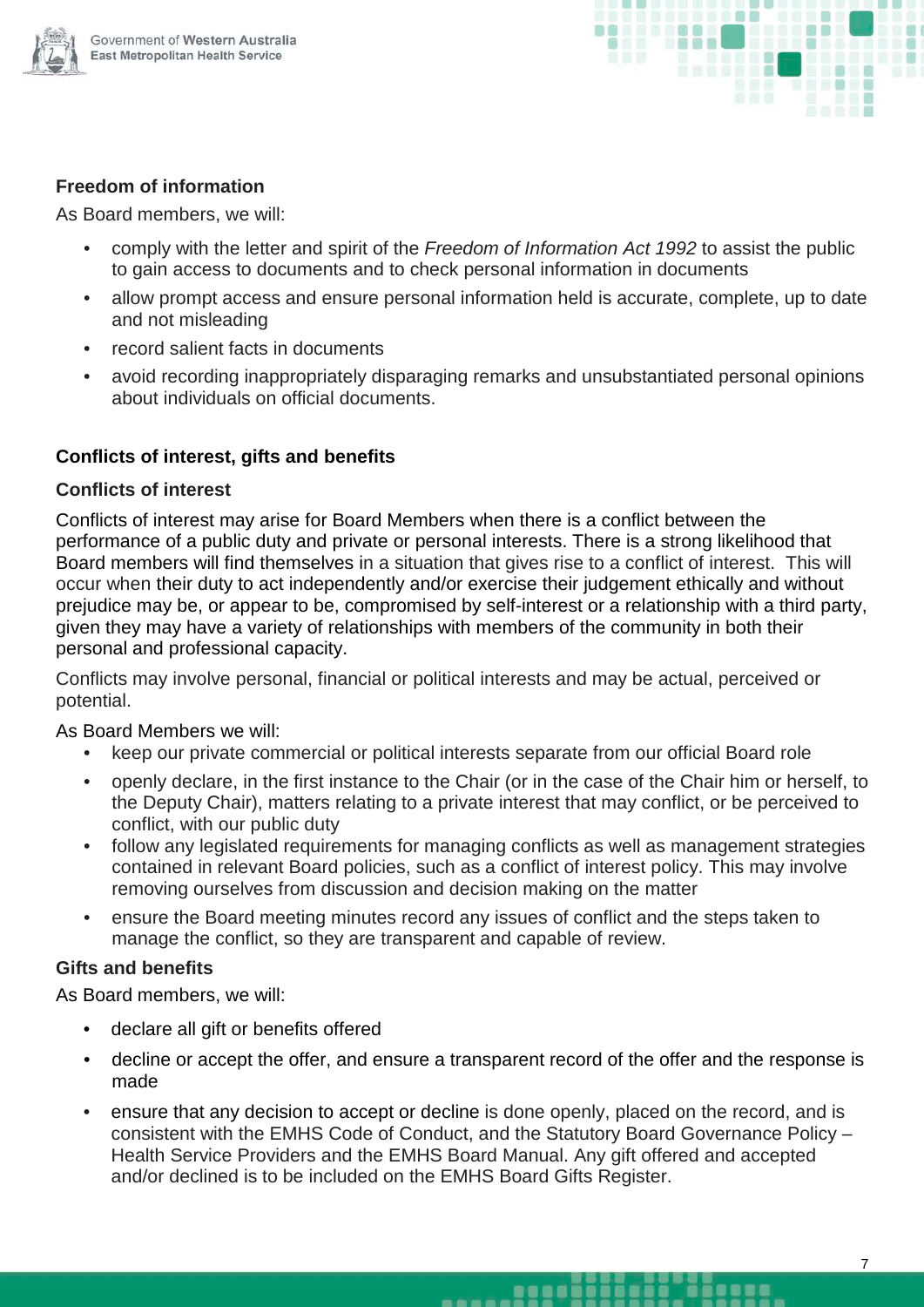



- not accept gifts, benefits or hospitality that:
	- is likely to place us under an actual or perceived financial or moral obligation to other organisations or individual
	- if they could reasonably be seen by the public, lead to an opinion that the acceptance has intended or was likely to cause the Board member or Board to act in a particular manner, or deviate from our public duty
	- is cash, vouchers or gifts easily converted to cash, or gifts form potential contractors or tenderers for the supply of goods or services to the Board or EMHS
- not demand or accept in connection with our official duties any fee, commission, reward, gratuity or remuneration of any kind which is outside the scope of our entitlements
- not use our public position for personal profit or gain or to cause detriment to others.

#### **Reporting suspected breaches of the Code**

We will ensure that there are established and accessible reporting mechanisms when a breach of the Code is identified.

As Board members, we will:

- familiarise ourselves with the Board's reporting mechanisms
- report suspected breaches of the code of conduct, either to:
	- o the Board Chair
	- o the Chief Executive
	- o the EMHS Manager Integrity and Ethics
- In the event that a Board Member wishes to report the mater external to EMHS, a report can be made directly to the public Sector Commission or the Corruption and Crime **Commission**